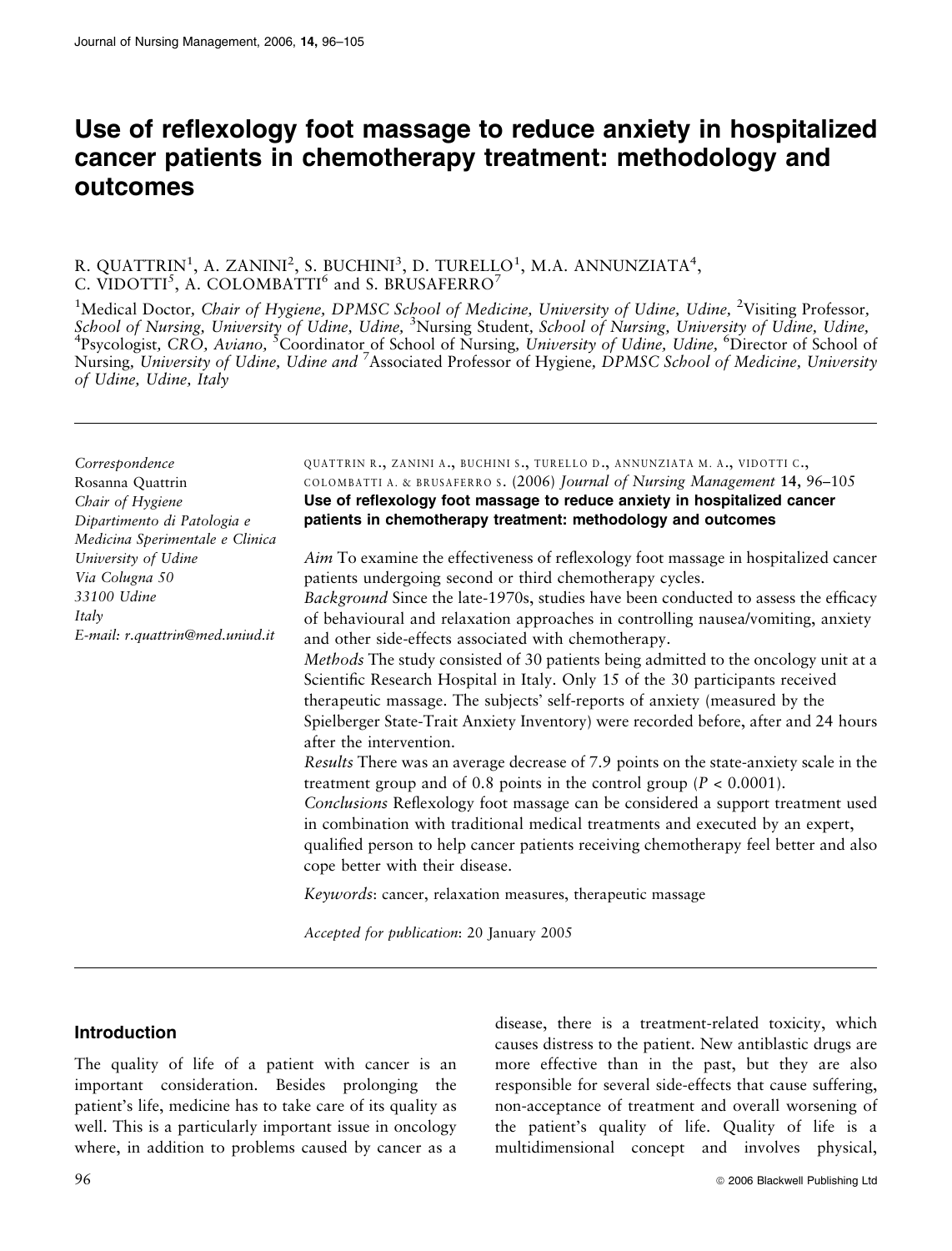psychological, emotive and social dimensions. Different aspects form part of the patient's quality of life such as being free of pain and of the symptoms caused by cancer and chemotherapy treatments, as well as the opportunity to communicate one's own anxiety and the possibility to live with dignity.

Many patients with cancer often try alternative therapies. However, they often make these choices based on limited information on the efficacy of the therapies (Montbriand 1995, Stephenson et al. 2000). Therapeutic massage is one of the alternative therapies that modifies myofascial and muscle tension pain and possibly other forms of cancer pain by reducing muscle tension and spasm. These effects also relax the patient, reduce anxiety and lessen the pain (Ferrel-Torry & Glick 1993).

### **Background**

Anxiety is the reaction to the threat of a serious disease or to a possible physical injury. Fear and unpleasant emotional reactions occur with the prospect of suffering an attack to one's own personal integrity, even more if the subject feels the potential injury is imminent, destructive and excessive with respect to the capacities to fight it effectively and adequately (Bressi et al. 2002).

Psychopathological disorders are very frequent in cancer patients. Many times the tendency to consider the psychological suffering as 'understandable and normal under the circumstances' can cause an underestimation of the symptoms and the patient does not undergo treatment for them. Anxiety disorders are a class of disorders frequently present in oncology. In this sector anxiety can represent one of the symptoms or actually the principal symptom of a series of disorders that have different clinical, prognostic and therapeutic indications. About 15–40% of oncology patients suffer from psychological disorders related to anxiety and depression during chemotherapy (Morasso 2002).

Cancer and its treatment provoke a series of changes in the emotional sphere of the patient that include anxiety, senses of guilt, solitude, ruin, depression or underevaluation. They often represent reactive symptoms that do not form a normal psychiatric disorder (Silberfarb et al. 1980, Derogatis et al. 1983). The undesirable effects of chemotherapy and the idea of the many sessions the patient has to undergo, increase the anxiety that is already present and related to cancer. They cause sleep disorders with consequent alteration of sleep–waking rate, fatigue, moments of depression, rage and fits (Dipartimento Oncologico di Ravenna – Azienda USL di Ravenna 1998).

Massage has been used as a treatment for a variety of illnesses for over 3000 years. However, theoretical and empirical support in utilizing massage as a nursing intervention to modify anxiety, which frequently accompanies pain, is limited (Ferrel-Torry & Glick 1993). Since the late-1970s, studies have been conducted to investigate the efficacy of behavioural and relaxation approaches in controlling nausea/vomiting, anxiety and other side-effects associated with chemotherapy (Cotanch 1983, Cotanch & Strom 1987, Lerman et al. 1990, Arakawa 1995). Many authors point out the role that anxiety plays in the incidence of pretherapy or post-therapy nausea and vomiting. So, in the research for a more effective management of this, psychological factors such as anxiety must be considered (Rhodes et al. 1986, Carey & Burish 1987, Pervan 1990, Gilber 1991). More recent studies suggest that relaxation, induced in various ways, influences the experience of pain and there is emerging evidence that relaxation may also be effective for the management of nausea (Ferrel-Torry & Glick 1993, Corner et al. 1995, Davies & Riches 1995, Ross et al. 2002). Arakawa (1997) has found that as a result of relaxation, during a 25-minute taped instructional relaxation therapy session, patients reported a decrease in the intensity of nausea and vomiting symptoms after chemotherapy.

A concept in examining the effects of massage on cancer pain is the relaxation response described by Benson et al. (1974). The associated relationship between pain (and anxiety) states and autonomic arousal disorder are well known. Benson et al. (1974) have documented a decrease in sympathetic nervous system activity in relaxed states and have suggested that decreasing muscle tension is one way to induce relaxation (Ferrel-Torry & Glick 1993).

The purposes of this exploratory study are to verify whether a reflexology foot massage, provided by a student nurse, decreases anxiety in hospitalized cancer patients who undergo chemotherapy treatment and to suggest a methodology for other studies.

#### Methods

#### Design

The study was an experimental, pretest, post-test, comparative group design assigned to groups in accordance with the following criteria.

• First week: new admissions to the hospital (patients who comply with study selection criteria) identified as control subjects.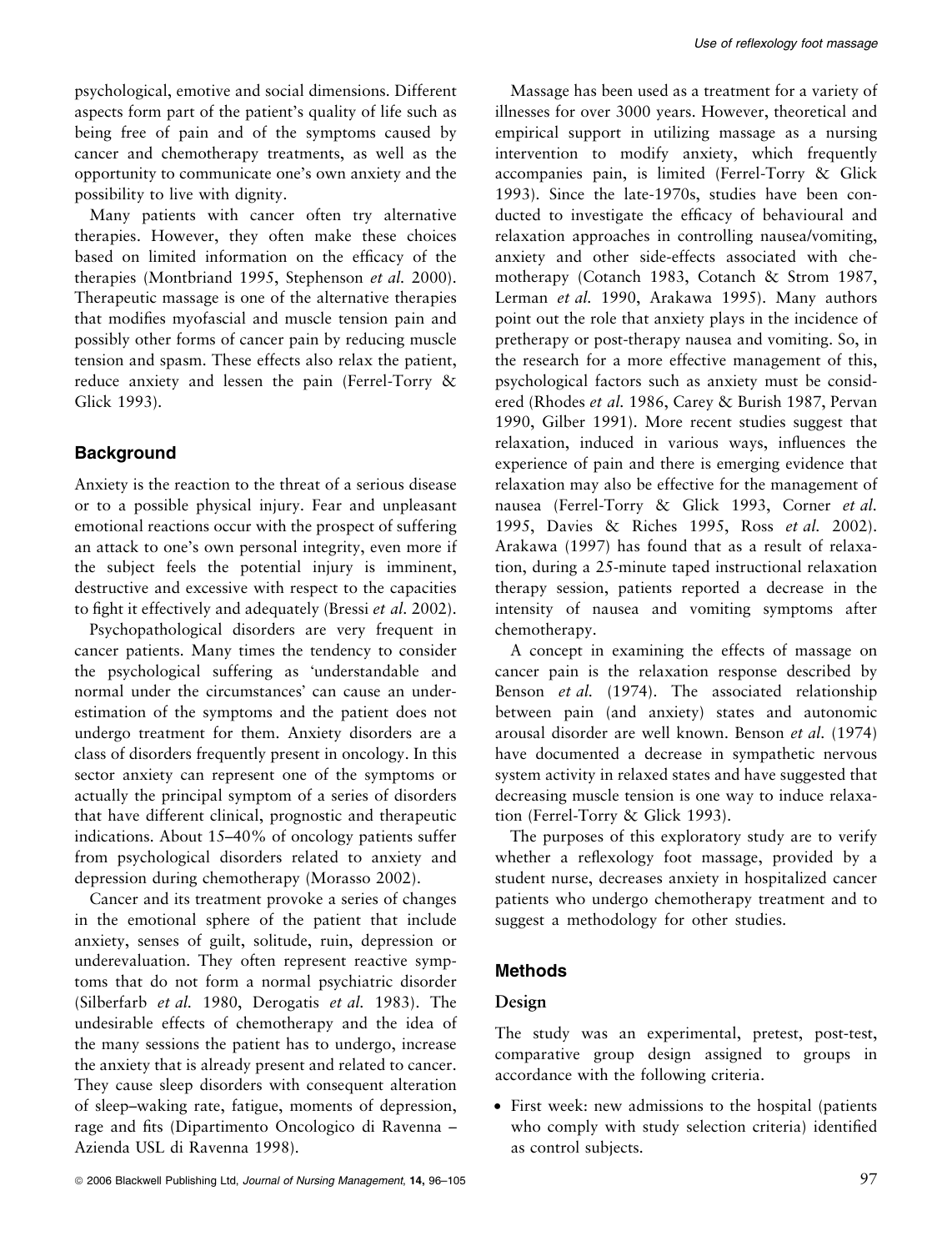- Second week: new admissions to the hospital (patients who comply with study selection criteria) identified as experimental subjects.
- If an experimental or control patient was lost, another patient was chosen.

The assignment method was chosen because the hospital stay was 4 days and the same patient was hospitalized for the chemotherapy treatment every 2 months. Therefore, the experimental and controls subjects never met each other. The experimental subjects received therapeutic massage whereas the control patients did not.

Subject participation was voluntary, with informed consent procedures specifying provisions for confidentiality, anonymity, and the right to withdraw from the study.

Statistical analysis was conducted by means of the chi-square test, the t-test for average comparison, Mann–Whitney test and Wilcoxon signed ranks tests. A P-value of <0.05 result was accepted as being statistically significant.

### Sample

A sample of 30 patients (15 experimental and 15 control) was selected from 241 admissions of two oncological units of an Italian Research Scientific Hospital over a period of 22 days (November– December 2003).

The selection included subjects of over 18 years of age, either male or female, of Italian nationality, and hospitalized for at least 2 days, oriented to time and place. The selection criteria included patients as follows: literate in Italian, willing to participate, consented to the study, diagnosed with cancer not in progression since 2002, scheduled for the first, second or third chemotherapy cycles, not subject to radiation treatment, informed of the diagnosis of cancer and the requirement for chemotherapy, not practising relaxation habitually, not in a similar study, or previous pilot study related to this research.

Exclusion criteria were based on the relevant reflexology literature (Marquardt 1993, Griffiths 2002) that outlines suitability for reflexology treatment. Moreover, consideration was given to excluding conditions where the effects of massage might be blurred by the condition itself, e.g. with psychiatric diseases.

Patients were excluded if they suffered from the following conditions: haemorrhage, epilepsy, paraplegia, thrombosis, bile or kidney stones, foot diseases, psychiatric diseases, had a pace-maker in situ, were

#### Table 1

Distribution of exclusion reasons\* in the population of patient admissions in 22 days ( $n = 211$ )

| Reason                                                                                                                                                                   | Number of subjects<br>excluded <sup>t</sup> |
|--------------------------------------------------------------------------------------------------------------------------------------------------------------------------|---------------------------------------------|
| Admission for administration of interleukin.<br>chemotherapy and other agents,<br>chemotherapy and radiation treatment,<br>radiation treatment.<br>possibly chemotherapy | 94                                          |
| Not scheduled for the first or<br>the second part of the second or<br>third chemotherapy cycle                                                                           | 88                                          |
| Nationality different from Italian                                                                                                                                       | 6                                           |
| Recruited in pilot study or<br>in the current one                                                                                                                        | 19                                          |
| Diagnosed with cancer before 2002                                                                                                                                        | 14                                          |
| Age below 18                                                                                                                                                             | 13                                          |

\*The other exclusion reason reported in the text were not found among the surveyed population.

Excluded subjects could have one or more reasons of exclusion.

menstruating, febrile, had open foot wounds or foot fractures. The reasons for exclusion of 211 patients are shown in Table 1.

Thus, the sample consisted of 30 subjects, 11 men  $(36.7\%)$  and 19 women  $(63.3\%)$ , ranging in age from 18 to 71 years with an average age of  $54.2$  (SD = 13.1). Twenty-three, the majority of subjects (76.7%) were married, four (13.3%) were single, one (3.3%) was separated, two (6.7%) were widowed and 73.3% (22) of the patients lived near the hospital. All subjects were Catholic. About 43.3% (13) of the subjects attended the intermediate school, 43.3% (13) secondary school, 10% (three) primary school. Only one person did not have any qualifications, but was able to read and write. The types of cancer included gastrointestinal (12, 40%), genitourinary  $(7, 23.3\%)$ , breast  $(5, 16.7\%)$ , lymphatic (4, 13.3%), head/neck (1, 3.3%) and orthopaedic (1, 3.3%). Metastasis was not present in 76.7% (23) patients. All the subjects had family/social support. Seven chemotherapeutic agents were administered to subjects including alkylators (16, 23.5%), antimetabolites (25, 36.8%), alkaloids (6, 8.8%), cytotoxic antibiotics (6, 8.8%), cisplatin (10, 14.7%), rituximab (3, 4.4%), others (aredia or irinotecan; 2, 2.9%). Twentyfive (83.3%) of the 30 patients did not take tranquillizers, while five (16.7%) took them as usual. Only two patients had not undergone invasive treatments.

Comparison of selected demographic and clinical variables (Table 2) between experimental and control subjects did not reveal any significant statistical differences.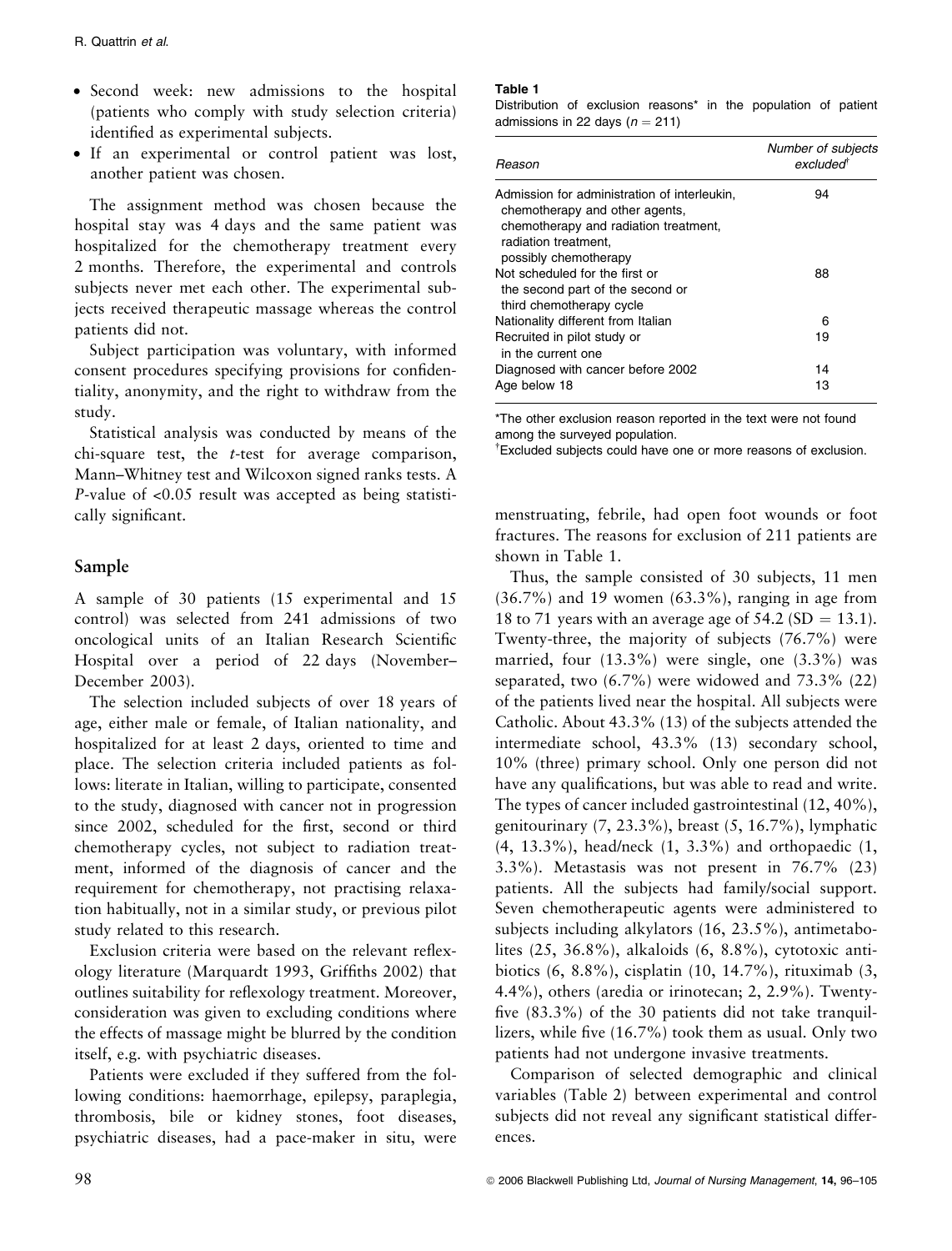#### Table 2

Comparison of demographic and clinic information of the experimental and control groups

| Variables                       | Experimental<br>$(n = 15)$ | Control<br>$(n = 15)$ |
|---------------------------------|----------------------------|-----------------------|
| Sex                             |                            |                       |
| Male                            | 5                          | 6                     |
| Female                          | 10                         | 9                     |
| Age, mean (SD)                  | 54.9 (10.7)                | 53.5 (15.5)           |
| <b>Marital status</b>           |                            |                       |
| Not married                     | 2                          | 2                     |
| Married                         | 12                         | 11                    |
| Separated                       | 1                          | 0                     |
| Widowed                         | $\Omega$                   | $\overline{2}$        |
| Home residence                  |                            |                       |
| Near the hospital               | 11                         | 11                    |
| Distant from the hospital       | 4                          | 4                     |
| Catholic religion               | 15                         | 15                    |
| Qualification                   |                            |                       |
| Primary school                  | 1                          | 2                     |
| Intermediate school             | 9                          | 4                     |
| Secondary school                | 5                          | 8                     |
| Any, but able to read and write | $\Omega$                   | 1                     |
| Cancer type                     |                            |                       |
| Genitourinary                   | 3                          | 4                     |
| Gastrointestinal                | 8                          | 4                     |
| <b>Breast</b>                   | $\overline{2}$             | 3                     |
| Head/neck                       | 0                          | 1                     |
| Lymphatic                       | 1                          | 3                     |
| Orthopaedic                     | 1                          | 0                     |
| Metastases                      |                            |                       |
| Present                         | 12                         | 11                    |
| Not present                     | 3                          | 4                     |
| Familiar/social support         |                            |                       |
| Present                         | 15                         | 15                    |
| Chemotherapeutic agents         |                            |                       |
| Alkylators                      | 10                         | 6                     |
| Antimetabolites                 | 10                         | 15                    |
| Alkaloids                       | 3                          | 3                     |
| Cytotoxic antibiotics           | 1                          | 5                     |
| Cisplatin                       | 5                          | 5                     |
| Rituximab                       | 1                          | 2                     |
| Others (aredia or irinotecan)   | 1                          | 1                     |
| Tranquillizer use               |                            |                       |
| Yes                             | 3                          | 2                     |
| <b>No</b>                       | 12                         | 13                    |
| Invasive treatments             |                            |                       |
| Practised                       | 13                         | 15                    |
| Not practised                   | 2                          | 0                     |
|                                 |                            |                       |

#### Measures

Self-report of anxiety was assessed using the Spielberger State-Trait Anxiety Inventory (STAI). The STAI consists of two subscales: state anxiety and trait anxiety. The state-anxiety scale measures how subjects feel at a particular moment in time; the trait anxiety scale measures what people normally feel. Each subscale consists of 20-items on a 4-point Likert-type scale (not at all, somewhat, moderately so, very much so). Scores range from 20 to 80, with lower scores indicating less anxiety and higher scores indicating greater amounts of anxiety. Reliability and validity of the scales have been demonstrated in many different populations including medical and surgical patients with test–retest and *a*-reliability coefficients ranging from 0.83 to 0.92 (Spielberger et al. 1983, Spielberger & Sarason 1986, Ferrel-Torry & Glick 1993).

In the present study, the experimental patients filled in the STAI-Trait and the STAI-State before the massage treatment and the STAI-State  $\frac{1}{2}$  and 24 hours after the massage. The control patients filled in the STAI-Trait and the STAI-State and after an hour they compiled the STAI-State. We did not continue measuring the anxiety level in the control group on the second day because a further assessment of anxiety on the second day identified increased levels of anxiety in the control group not subjected to massage. The results of the STAI-State in this situation could be misleading in that the initial test itself might have lead to increased anxiety observed on further testing. It seemed unethical to continue measuring rising anxiety, without offering treatment.

#### Massage intervention

A nursing student provided a reflexology foot massage following training that included three steps:

- participation in a theoretical and practical course;
- practise on some patients during nursing apprenticeship and
- audit of the method standardization.

The reflexology foot massage was provided on the basis of a predefined procedure according to Fitzgerald's methodology (Fitzgerald & Bowers 2003) and principles (Marquardt 1993, Griffiths 2002). The student training began in September 2003. Reflexology foot massage allows more relaxation and beneficial effects than hand massage, resulting from the patient's position. It takes 30 minutes and is carried out on both feet so as to not create imbalances. It consists of a foot massage with hands, in particular with the thumbs, following a sequence (standardized methodology). Both for the person giving the massage and the person receiving it, the treatment must be administered at least one hour after eating.

The massage starts from the left foot. The nurse has to respect the sequences, and, during the treatment, must take note of the various expressions on the patient's face. The subject is asked to refrain from speaking during the massage unless it is absolutely necessary, and is invited to feel the sensations of his/her body, and use only verbal communication which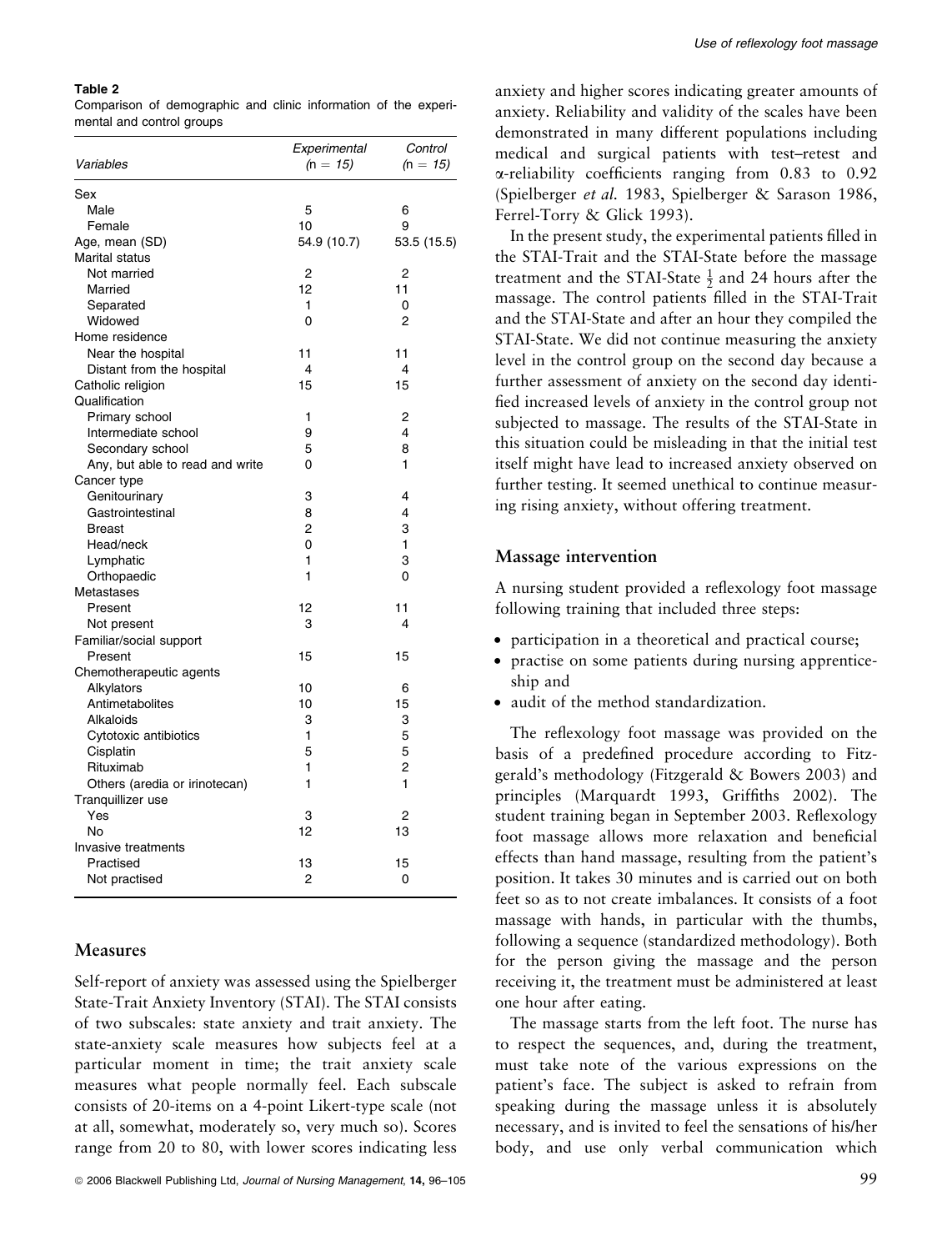expresses feelings/information and are useful for the treatment. The massage session lasts 30 minutes (15 minutes per foot).

In preparation for, and during, the massage procedure, particular attention was paid to the following: the room condition, nurse preparation and patient preparation.

#### Room conditions

The door has to be closed (if possible) and the lights dimmed in order to provide privacy and avoid possible distractions.

#### Nurse training

Nurses must wear a clean uniform and must have eaten at least an hour before treatment. They must also remove rings, watches, and jewellery and wash their hands. When the nurse is giving the massage, her hands have to be warm and she must assume a natural and comfortable position at the end of the bed in front of the patient's feet.

### Patient training

The patient must be informed and has to give consent. Ensure there is foot hygiene and do not let the patient use cream lotion. Ask the patient to remove all jewellery and assume a supine position by removing the foot of the bed. Put a small pillow or a soft roll under the knees of the patient to facilitate relaxation of the inferior limbs.

#### Treatment time

At least an hour after meals.

### Pilot study

In the first 3 weeks of November 2003 we conducted a pilot study to aid us in defining our methodology for the main study. The results of the first pilot study are outlined as follows (Table 3): comparison of demographic and clinic information of the experimental and control groups (pilot study; Table 4), comparison of variables between experimental and control groups in the first day (pilot study; Table 5) and comparison of variables between experimental and control groups in the second day (pilot study).

The timing of data collection were as follows:

- For vital parameters: before, immediately after and  $\frac{1}{2}$  hour after the massage in the experimental group and before and after an hour in the control group.
- For STAI-State and VAS: before and  $\frac{1}{2}$  hour after the massage in the experimental group and before and after an hour in the control group.

#### Table 3

Comparison of demographic and clinic information of the experimental and control groups (pilot study)

| Variables                           | Experimental<br>$(n = 15)$ | Control<br>$(n = 15)$ |
|-------------------------------------|----------------------------|-----------------------|
| Sex                                 |                            |                       |
| Male                                | 5                          | 9                     |
| Female                              | 10                         | 6                     |
| Age, mean (SD)                      | 50.7 (13.8)                | 48.1 (14.9)           |
| Marital state                       |                            |                       |
| Not married                         | 3                          | 5                     |
| Married                             | 12                         | 9                     |
| Separated                           | 0                          | 1                     |
| Widowed                             | 0                          | 0                     |
| Catholic religion                   | 15                         | 15                    |
| Qualification                       |                            |                       |
| Primary school                      | 2                          | 4                     |
| Intermediate school                 | 5                          | 4                     |
| Secondary school                    | 7                          | 6                     |
| Degree                              | 1                          | 1                     |
| Any, but able to read and to write  | 0                          | 0                     |
| Cancer type                         |                            |                       |
| Genitourinary                       | 1                          | 2                     |
| Gastrointestinal                    | 7                          | 7                     |
| Breast                              | 4                          | 0                     |
| Head/neck                           | 2                          | 2                     |
| Lymphatic                           | 1                          | 1                     |
| Orthopaedic                         | 0                          | 1                     |
| Skin                                | 0                          | 2                     |
| Metastases                          |                            |                       |
| Present                             | 9                          | 9                     |
| Not present                         | 6                          | 6                     |
| Chemotherapeutic agents             |                            |                       |
| Alkylators                          | 5                          | 5                     |
| Antimetabolites                     | 11                         | 10                    |
| Alkaloids                           | 5                          | 4                     |
| Cytotoxic antibiotics               | 1                          | 1                     |
| Cisplatin                           | 3                          | 3                     |
| Rituximab                           | 1                          | 0                     |
| Others (aredia or irinotecan)       | $\overline{\mathbf{4}}$    | 1                     |
| Tranquillizer use                   |                            |                       |
| Yes                                 | 1                          | 0                     |
| No                                  | 14                         | 15                    |
| Invasive treatments                 |                            |                       |
| Practised                           | 15                         | 15                    |
| Not practised                       | 0                          | 0                     |
| Relaxation experiences in the past* |                            |                       |
| Yes                                 | 3                          | 1                     |
| No                                  | 12                         | I                     |

\*Only in the experimental group.

Self-reports of pain in the pilot study were measured using a 100 mm visual analogue scale (VAS) with verbal anchors at either end  $(0 \text{ mm} = \text{'no } \text{ pain'};$  $100 \text{ mm} = 'as \text{ bad as can possibly be'}$ . The VAS is considered a sensitive subjective measure of pain intensity and is accurate in assessing changes in pain perception (Lee & Kieckhefer 1989, Ministero della Salute 2002).

In addition, the physiological measures of heart rate, respiratory rate, systolic pressure and diastolic pressure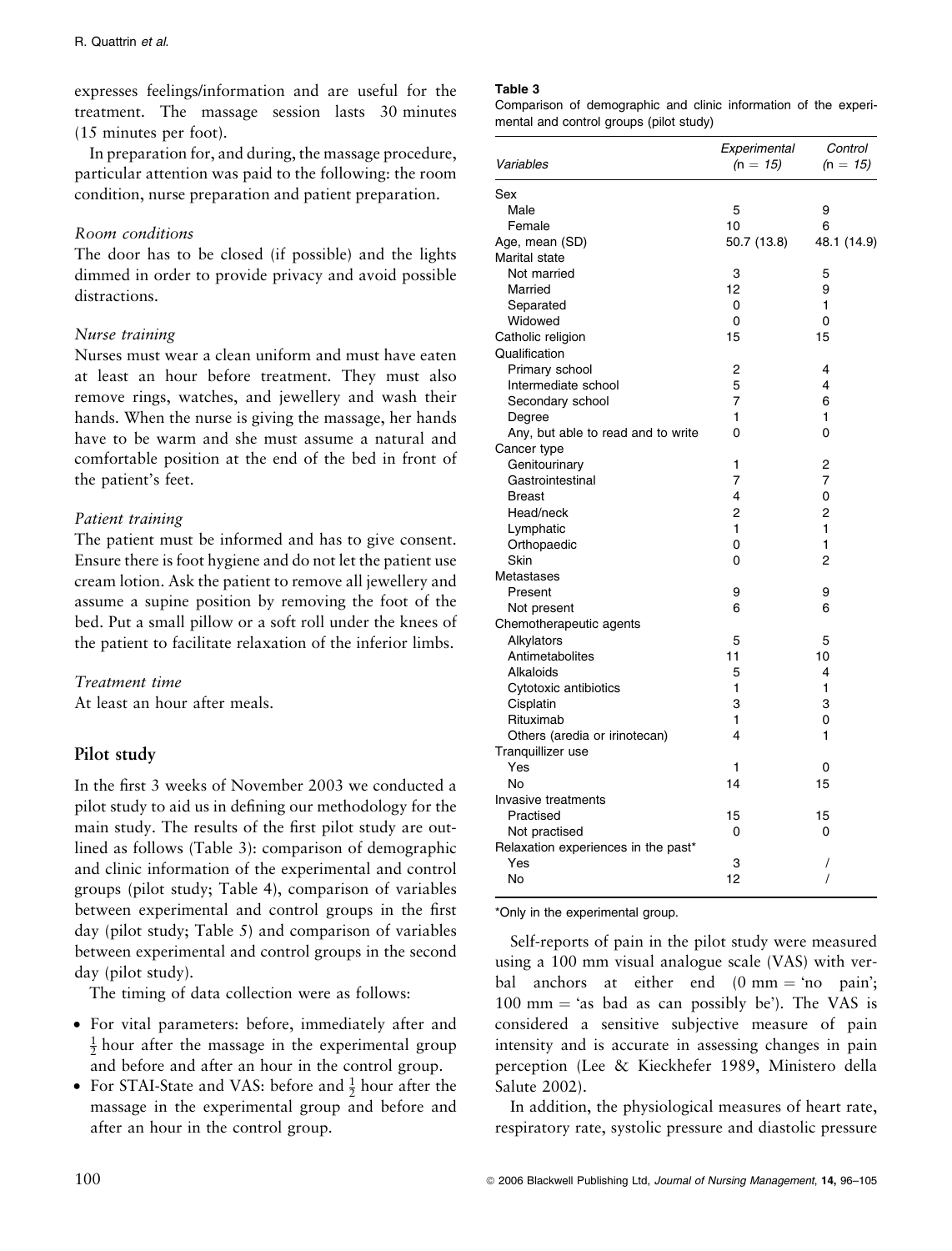| ×<br>۰,<br>. . |  |
|----------------|--|
|----------------|--|

Comparison of variables between experimental and control groups in the first day (pilot study)

|                       |              | Experimental ( $n = 15$ )    | Control ( $n = 15$ ) |                  |                                       |
|-----------------------|--------------|------------------------------|----------------------|------------------|---------------------------------------|
| Variables             | Mean (SD)    | P-value                      | Mean (SD)            | P-value          | Experimental vs.<br>control (P-value) |
| Systolic pressure     |              |                              |                      |                  |                                       |
| Before                | 127.0 (22.2) | B vs. $1$ (<0.001)           | 116.7(15)            | B vs. A $(0.05)$ | n.s.                                  |
| Immediately after     | 114.0 (19.3) | $\vert$ vs. A (n.s.)         |                      |                  |                                       |
| After                 | 114.3 (18.7) | B vs. A (<0.001)             | 122.0 (12.1)         |                  | n.s.                                  |
| Diastolic pressure    |              |                              |                      |                  |                                       |
| <b>Before</b>         | 82.7 (13.9)  | B vs. $1$ (<0.05)            | 78.7 (11.9)          | B vs. A (n.s.)   | n.s.                                  |
| Immediately after     | 77.0 (11.9)  | $\vert$ vs. A (n.s.)         |                      |                  | $\prime$                              |
| After                 | 77.0 (10.7)  | B vs. A ( $t = 2.3$ , <0.05) | 78.3 (8.4)           |                  | n.s.                                  |
| Pulse                 |              |                              |                      |                  |                                       |
| <b>Before</b>         | 76.1 (12.8)  | B vs. $1$ (<0.001)           | 79.9 (14.1)          | B vs. A (n.s.)   | n.s.                                  |
| Immediately after     | 66.9 (11.2)  | 1 vs. A (< 0.001)            |                      |                  |                                       |
| After                 | 66.1 (11.6)  | B vs. A $(<0.01)$            | 78.5 (14.2)          |                  | < 0.01                                |
| Respiratory frequency |              |                              |                      |                  |                                       |
| <b>Before</b>         | 17.3(4.4)    | B vs. $1$ (<0.01)            | 17.0 (2.9)           | B vs. A (n.s.)   | n.s.                                  |
| Immediately after     | 15.4(3.6)    | $\frac{1}{5}$ vs. A (<0.05)  |                      |                  |                                       |
| After                 | 14.5(3.1)    | B vs. A $(<0.01)$            | 17.5(3.2)            |                  | < 0.05                                |
| <b>STAI-State</b>     |              |                              |                      |                  |                                       |
| <b>Before</b>         | 51.7 (10.8)  | B vs. A $(<0.01)$            | 51.1(11.7)           | B vs. A (n.s.)   | n.s.                                  |
| After                 | 43.3(8.0)    |                              | 51.2 (11.7)          |                  | < 0.05                                |
| <b>VAS</b>            |              |                              |                      |                  |                                       |
| Before                | 4.8(1.7)     | B vs. A $(<0.01)$            | 5.6(2.5)             | B vs. A (<0.05)  | n.s.                                  |
| After                 | 3.6(1.6)     |                              | 6.2(2.2)             |                  | < 0.01                                |
|                       | n            |                              | n                    |                  |                                       |
| Variables             | R            | AR                           | $\boldsymbol{R}$     | AR               |                                       |
| Type of pulse         |              |                              |                      |                  |                                       |
| <b>Before</b>         | 14           | 1                            | 14                   | 1                |                                       |
| Immediately after     | 15           | 0                            |                      |                  |                                       |
| After                 | 15           | 0                            | 14                   | 1                |                                       |
| Type of breath        |              |                              |                      |                  |                                       |
| <b>Before</b>         | 3            | 12                           | 3                    | 12               |                                       |
| Immediately after     | 14           | 1                            |                      |                  |                                       |
| After                 | 15           | 0                            | 3                    | 12               |                                       |

I, immediately after; R, rhythmic; P, significant level; A, after; AR, arrhythmic; B, before; n.s., not significant; STAI, State-Trait Anxiety Inventory.

were used to provide an objective measure of relaxation in the pilot study. Table 3 shows the demographic and clinical information of both the experimental and control groups of the pilot study. Comparisons of selected demographic and clinical variables between experimental and control subjects did not reveal any significant statistical differences. After we introduced the pilot study results, the final study showed further demographic information that could have had an influence on the patient's anxiety such as the place of residency (because the further the patient lived, the more anxious the patient was leaving the family alone). Another factor was the family/ social support (because if there is support from the family/society, the patient is less anxious). In the final study we excluded the subjects that had practised relaxation in their daily lives. The pilot study data are shown in Table 4 for the first day and in Table 5 for the second day.

On the basis of data collection and the analysis of significance we decided to eliminate the collecting of all vital parameters and the administration of the VAS. In fact, on the basis of the literature (Ferrel-Torry & Glick 1993), the vital parameters did not appear to be a reliable indication of anxiety because they were subjected to continuous variations on the basis of the patient's physical, clinical and emotional conditions. The VAS also seemed a too subjective instrument of anxiety. We preferred to introduce the STAI-Trait rather than STAI-State to point out the anxiety associated with chemotherapy. Finally, as there were no differences between the data of the first day and the second day, we decided to reduce the two massage sittings to only one session. Regarding the data collecting timing, we eliminated the 'immediately after' in the experimental group because the answers disturbed patients and also because the data were the same as the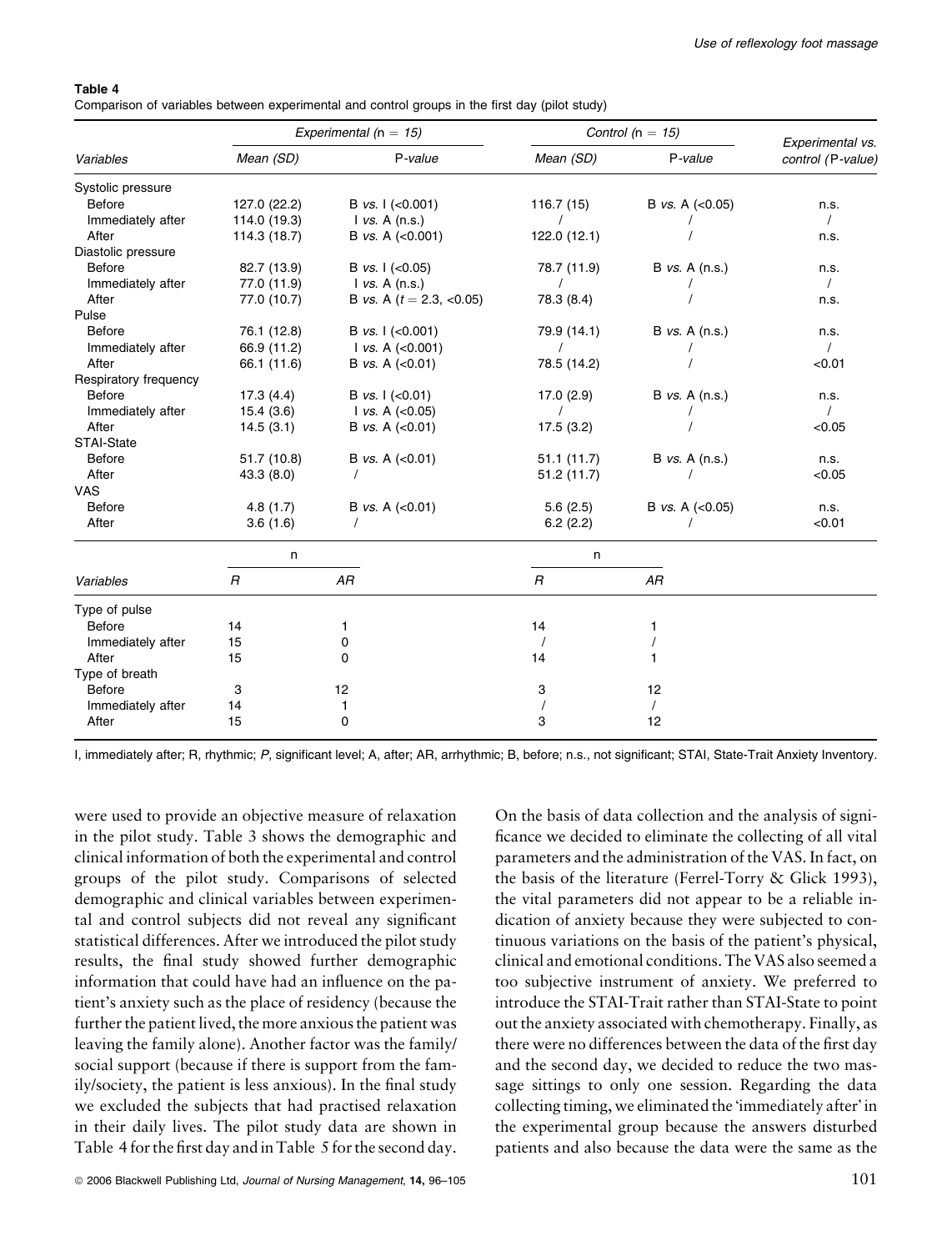#### Table 5

Comparison of variables between experimental and control groups in the second day (pilot study)

| Variables             | Experimental ( $n = 15$ ) |    |                         | Control ( $n = 15$ ) |    |                  |                                       |
|-----------------------|---------------------------|----|-------------------------|----------------------|----|------------------|---------------------------------------|
|                       | Mean (SD)                 |    | P-value                 | Mean (SD)            |    | P-value          | Experimental vs.<br>control (P-value) |
| Systolic pressure     |                           |    |                         |                      |    |                  |                                       |
| Before                | 122.0 (19.7)              |    | B vs. $1$ (<0.01)       | 122.0 (19.3)         |    | B vs. A $(0.01)$ | n.s.                                  |
| Immediately after     | 112.3 (20.6)              |    | $\sqrt{1}$ vs. A (n.s.) |                      |    |                  |                                       |
| After                 | 111.3 (18.8)              |    | B vs. A $(<0.01)$       | 128.7 (19.3)         |    |                  | < 0.05                                |
| Diastolic pressure    |                           |    |                         |                      |    |                  |                                       |
| <b>Before</b>         | 79.7 (12.6)               |    | B vs. I (<0.01)         | 75.3 (11.9)          |    | B vs. A (n.s.)   | n.s.                                  |
| Immediately after     | 72.0 (12.6)               |    | $\sqrt{1}$ vs. A (n.s.) |                      |    |                  |                                       |
| After                 | 70.7 (10.3)               |    | B vs. A (<0.01)         | 79.0 (9.3)           |    |                  | < 0.05                                |
| Pulse                 |                           |    |                         |                      |    |                  |                                       |
| <b>Before</b>         | 79.1 (15.8)               |    | B vs. $1$ (<0.01)       | 80.3 (11.9)          |    | B vs. A (n.s.)   | n.s.                                  |
| Immediately after     | 72.9 (12.7)               |    | $l$ vs. A $(n.s.)$      |                      |    |                  |                                       |
| After                 | 71.9 (11.1)               |    | B vs. A $(<0.01)$       | 78.2 (12.6)          |    |                  | n.s.                                  |
| Respiratory frequency |                           |    |                         |                      |    |                  |                                       |
| <b>Before</b>         | 17.9(3.7)                 |    | B vs. $1$ (<0.01)       | 18.1(3.4)            |    | B vs. A (n.s.)   | n.s.                                  |
| Immediately after     | 16.4(3.1)                 |    | vs. D (< 0.05)          |                      |    |                  |                                       |
| After                 | 15.3(3.1)                 |    | B vs. A $(<0.01)$       | 18.1(3.3)            |    |                  | < 0.05                                |
| <b>STAI-State</b>     |                           |    |                         |                      |    |                  |                                       |
| <b>Before</b>         | 53.7(6.4)                 |    | B vs. A $(<0.01)$       | 53.6 (13.8)          |    | B $vs. A (n.s.)$ | n.s.                                  |
| After                 | 45.1 (6.0)                |    |                         | 53.6 (13.8)          |    |                  | n.s.                                  |
| VAS                   |                           |    |                         |                      |    |                  |                                       |
| Before                | 5.9(1.2)                  |    | B vs. A $(<0.01)$       | 6.7(2.2)             |    | B vs. A (n.s.)   | n.s.                                  |
| After                 | 4.5(1.1)                  |    |                         | 6.7(2.4)             |    |                  | < 0.01                                |
|                       | n                         |    |                         | n                    |    |                  |                                       |
| Variables             | $\overline{B}$            | AR |                         | $\overline{R}$       | AR |                  |                                       |
| Type of pulse         |                           |    |                         |                      |    |                  |                                       |
| Before                | 15                        | 0  |                         | 14                   | 1  |                  |                                       |
| Immediately after     | 15                        | 0  |                         |                      |    |                  |                                       |
| After                 | 15                        | 0  |                         | 14                   | 1  |                  |                                       |
| Type of breath        |                           |    |                         |                      |    |                  |                                       |
| <b>Before</b>         | 3                         | 12 |                         | 6                    | 9  |                  |                                       |
| Immediately after     | 14                        | 1  |                         |                      |    |                  |                                       |
| After                 | 15                        | 0  |                         | 5                    | 10 |                  |                                       |

I, immediately after; R, rhythmic; P, significant level; A, after; AR, arrhythmic; B, before; n.s., not significant; STAI, State-Trait Anxiety Inventory.

'after' ones and we added the STAI-Trait in the second day after 24 hours from the massage.

#### **Results**

The average scores of pretest trait anxiety (STAI-Trait) in the experimental and control group are 32.4  $(SD = 10.1)$  and 28.2  $(SD = 11.5)$ , respectively. Their comparison does not reveal any significant statistical differences.

The average scores of pretest state anxiety (STAI-State) in the experimental and control group are 55.7  $(SD = 7.3)$  and 57.1  $(SD = 11.9)$ , respectively. Their comparison does not reveal any significant statistical differences.

In the experimental group the average reading of the difference between STAI-State and STAI-Trait is 23.3  $(SD = 13.0)$ , while in the control group is 28.9  $(SD = 12.8)$  the comparison between the two averages does not reveal any statistical differences.

The average scores of post-test STAI-State in the experimental and control group are  $47.7$  (SD = 4.4) and  $56.3$   $(SD = 12.0)$  respectively. Between these values there are significant statistical differences  $(P < 0.05)$ .

Pretest state-anxiety scores in both groups decrease at post-test and the scores for the experimental group decrease by 8 and those for the control group decrease by 0.8. The average of the differences between post-test STAI-State and pretest STAI-State in experimental and control group are 7.9  $(SD = 7.2)$ and 0.8  $(SD = 3.3)$ , respectively, between them significant statistical differences were observed  $(P < 0.0001)$ . Figure 1 shows pretest and post-test average scores of the anxiety state (STAI-State) in experimental and control groups.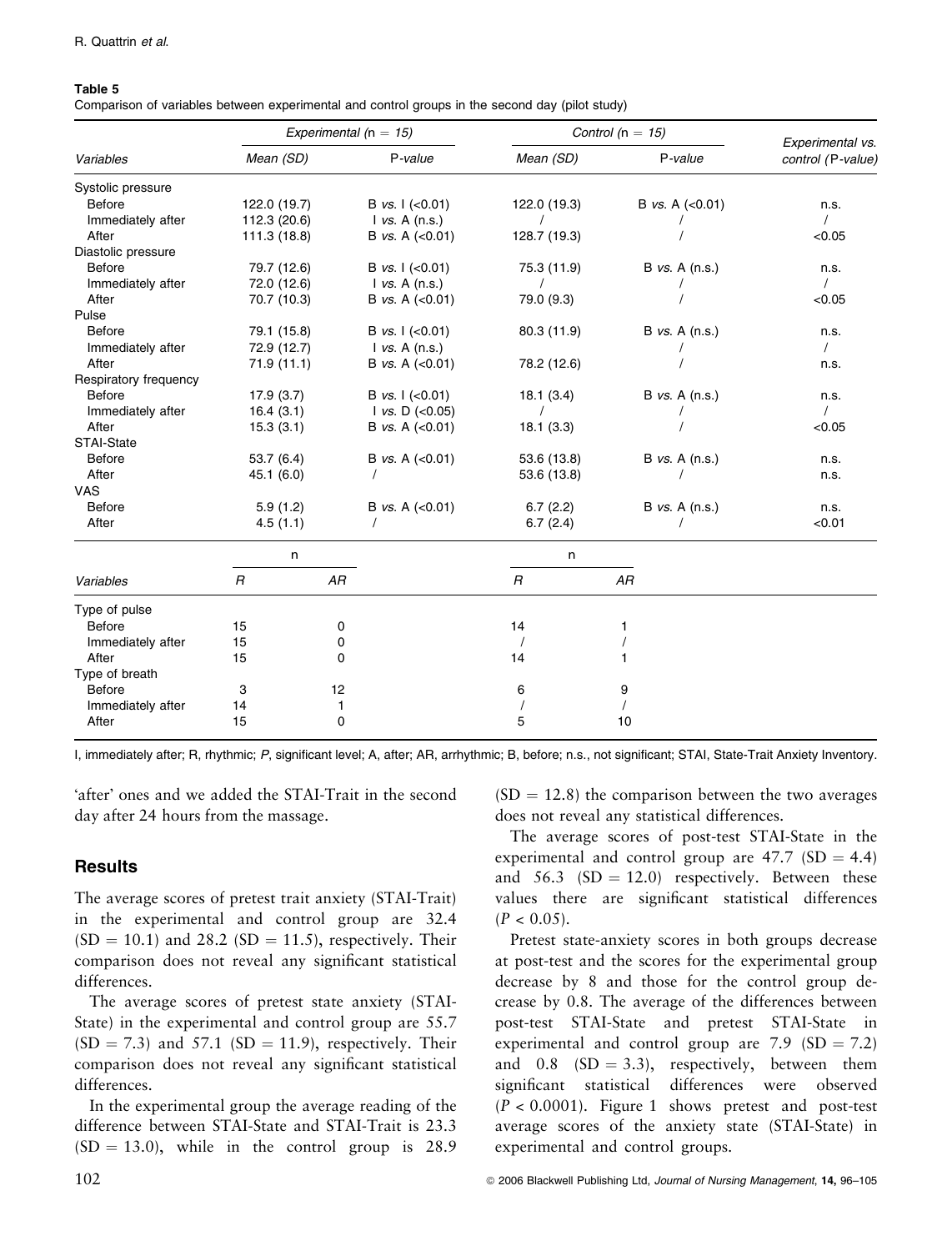

#### Figure 1

Mean scores pretest and post-test of the anxiety state [State-Trait] Anxiety Inventory (STAI)-State] in experimental and control groups.

To understand whether the massage produces significant decreases also the following day, we considered the STAI-State the day after the treatment only in the experimental group. Average scores for second day post-test STAI-State was  $48.5$  (SD = 2.8). Between this value and the average of the first day pretest STAI-State there were significant statistical differences  $(t = -3.919, P < 0.01)$ ; while there was no significant statistical differences between the average scores for second day post-test STAI-State and the average of the first day post-test STAI-State.

### **Discussion**

The study provides some new elements with respect to the literature on this topic. In particular, it considers the patient during the second or third cycle of chemotherapy. This choice was made because in the first cycle the patient would have too much anxiety in the first approach to the treatment. In the other cycles the patient would be more accustomed to the therapy. The second element is the desire to reduce the anxiety due to chemotherapy and not to the 'cancer' disease. Furthermore, the exclusion criteria selected a homogeneous group among experimental and control subjects who had had cancer in progression since 2002. But the originality of the study lies in the fact that it is an initial attempt at examining the effectiveness of reflexology massage for the reduction of anxiety related to chemotherapy.

Anxiety caused by chemotherapy could influence the quality of cancer patient's life. This study has demonstrated that anxiety in cancer patients, subjected to the first or the second part of the second or third cycle of chemotherapy, decreased with reflexology foot massage and was unchanged the day after the massage. The

massage had some effect in decreasing state-anxiety scores, i.e. state-anxiety levels in the experimental group were significantly decreased at the post-test. Likewise, state anxiety in the control group also slightly decreased at the post-test, but not significantly. This result was consistent with the findings of other previous studies that verified the efficacy of relaxation measures to reduce anxiety levels related to chemotherapy. Relaxation techniques are thought to reduce people's anxiety and physiological arousal directly and enhance a patient's sense of well-being and of control (Arakawa 1995).

The importance of decreasing anxiety in cancer patients is related to the fact that most commonly identified pain, such as spasm and tension, in these patients is muscular in nature (Ferrel-Torry & Glick 1993). Dorrepaal et al. (1989) found that 83% of the cancer patients they studied said that tension and nervousness increased the pain they were experiencing. Anxiety and depression have also been shown to exacerbate cancer pain (Welch-McCaffrey 1985). Based on the assumption that there is a close relationship between pain and anxiety (French 1989), it would follow that modification of one modality through the administration of massage would also modify the other modality, and that alleviating pain and anxiety enhances relaxation.

The results of this study encourage the use of reflexology foot massage in nursing practise to help cancer patients. However, the nurse providing the massage must be qualified, trained and expert as well as motivated. Reflexology foot massage can be performed anywhere, requires no special equipment, is non-invasive and does not interfere with patients' privacy. Therefore, interested family members should be encouraged to perform reflexology foot massage on their loved ones and nurses can help families by teaching them this simple skill.

The difficulty with introducing support therapies such as massage into nursing practise is that there was little empirical evidence to support their use (Eisenberg *et al.*) 1993, Yates et al. 1993, Montbriand 1995, Stevenson 1996). Consistent difficulties exist with many of the studies that have been published in this area. They were based on a small sample only (Grealish et al. 2000, Smith et al. 2002).

The second purpose of this study was to find a valid methodology to verify the role of massage in decreasing anxiety. The pilot study was very important to define the instruments and variables required.

The pilot study showed there was no homogeneity between statistically significant differences of all vital parameter values in the experimental and control groups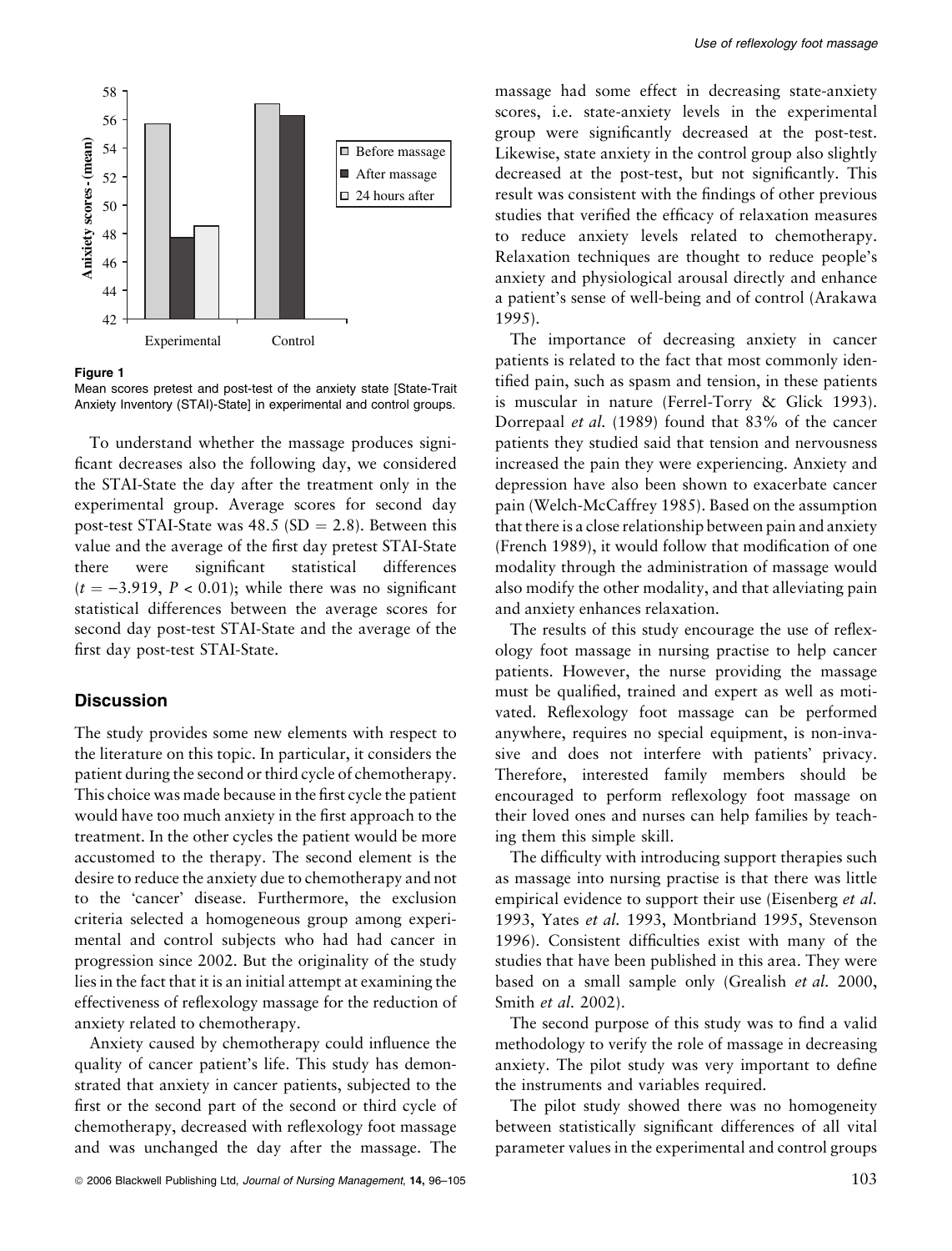on both days. Therefore, we assumed that vital parameters did not appear to be reliable indicators of anxiety. Another important step was the introduction of the STAI-Trait to point out the anxiety associated with chemotherapy.

A major limitation in the study was the small sample, (Arakawa 1995). This data must be read looking at the selection criteria. The medical consultation before the treatment is very important, in order to discover whether patients manifest any possible symptoms such as deep vein thrombosis or any other contraindications. Other limitations to the study include the facts that the patients were not categorized by diagnosis and metastasis extensions and that the study examined the immediate and day after effects of massage only. There is a need to further investigate the intermediate and long-term effects of massage.

The study suggests some recommendations regarding the methodology, it is preferable to use two different nurses: one for collecting data and the other for giving the massage.

- It would be interesting to teach relatives how to conduct the massage procedure. Then, using a similar methodology, one could research the subjects to see if the effects in this study could be verified.
- It would be useful to verify the effects of massage on patients subjected to chemotherapy cycles different to the current study ones.
- Nevertheless, the results of the study appear promising, and additional research is recommended to further the appropriate use of massage in the nursing practise.

# **Conclusions**

Reflexology foot massage can be considered as a support treatment used in combination with traditional medical treatments and carried out by an expert, qualified person to help cancer patients receiving chemotherapy feel better and cope better with their disease.

# Acknowledgement

The authors thank Giovanna Pusceddu, the nurse who taught the foot massage.

# References

Arakawa S. (1995) Use of relaxation to reduce side effects of chemotherapy in Japanese patients. Cancer Nursing 18, 60– 66.

- Arakawa S. (1997) Relaxation to reduce nausea, vomiting, and anxiety induced by chemotherapy in Japanese patients. Cancer Nursing 20, 342–349.
- Benson H., Beary J. & Carol M. (1974) The relaxation response. Psychiatry 37, 37–46.
- Bressi C., Invernizzi G. & Zirulia V. (2002) Disturbi d'ansia. In Psiconcologia (M.L. Balliani ed.), pp. 619–629. Masson, Milano, Italy.
- Carey M.P. & Burish T.G. (1987) Providing relaxation training to cancer chemotherapy patients: a comparison of three delivery techniques. Journal of Consulting and Clinical Psychology 55, 732–737.
- Corner J., Cawley N. & Hildebrand S. (1995) An evaluation of the use of massage and essential oils on the wellbeing of cancer patient. International Journal of Palliative Nursing 1, 67–73.
- Cotanch P.H. (1983) Relaxation training for control of nausea and vomiting in patients receiving chemotherapy. Cancer Nursing 6, 277–283.
- Cotanch P.H. & Strom S. (1987) Progressive muscle relaxation as antiemetic therapy for cancer patients. Oncology Nursing Forum 14, 33–37.
- Davies S. & Riches L. (1995) Arthritis: healing touch? Nursing Times 91, 42–43.
- Derogatis L.R., Morrow G.R., Fetting J. et al. (1983) The prevalence of psychiatric disorders among cancer patients. JAMA 249, 751–757.
- Dipartimento Oncologico di Ravenna Azienda USL di Ravenna (1998) Effetti collaterali della chemioterapia (2003). Available at: http://www.oncologia.ausl.ra.it/ita/paziente/guidamedica/ partea/collaterali\_chemiot.html, accessed on 17 October 2003.
- Dorrepaal K.L., Aaronson N.K. & van Dam F.S. (1989) Pain experience and pain management among hospitalized cancer patients. A clinical study. Cancer 63, 593–598.
- Eisenberg D.M., Kessler R.C., Foster C., Norlock F.E., Calkins D.R. & Delbanco T.L. (1993) Unconventional medicine in the United States. Prevalence, costs, and patterns of use. New England Journal of Medicine 328, 246–252.
- Ferrel-Torry A.T. & Glick O.J. (1993) The use of therapeutic massage as a nursing intervention to modify anxiety and the perception of cancer pain. Cancer Nursing 16, 93–101.
- Fitzgerald N.H. & Bowers E.F. (2003) Zone Therapy or relieving pain at home. Kessinger Publishing, Whitefish, MT, USA.
- French S. (1989) Pain: some psychological and sociological aspects. Physiotherapy 75, 255–260.
- Gilber O. (1991) The quality of life of cancer patients who refuse chemotherapy. Social Science and Medicine 32, 1337–1340.
- Grealish L., Lamasney A. & Whiteman B. (2000) A nursing intervention to modify the distressing symptoms of pain and nausea in patient hospitalised with cancer. Cancer Nursing 23, 237–243.
- Griffiths P. (2002) Riflessologia. In Terapie complementari: il manuale dell'infermiere (D. Rankin-Box ed.), McGrawHill, Milano, Italy.
- Lee K.A. & Kieckhefer G.M. (1989) Measuring human responses using visual analogue scales. Western Journal of Nursing Research 11, 128–132.
- Lerman C., Rimer B., Blumberg B. et al. (1990) Effects of coping style and relaxation on cancer chemotherapy side effects and emotional responses. Cancer Nursing 13, 308–315.
- Marquardt H. (1993) Reflex Zone Therapy of the Feet. Thorsons, Wellinghborough.